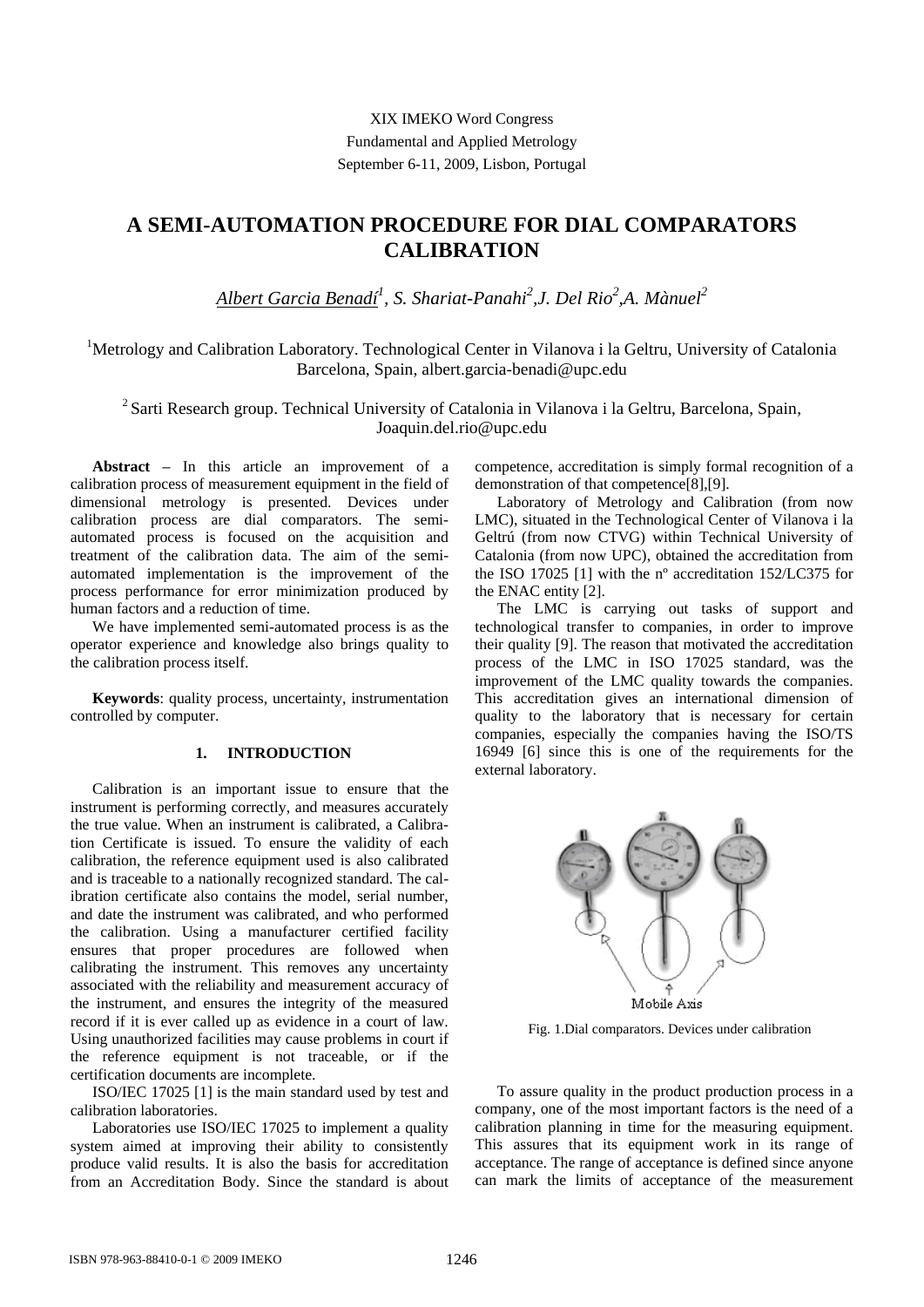equipment taking into account (or correction) its error and the uncertainty. This is the information that certificate of calibration of an equipment offers.

An automated process of calibration has been developed for dial comparator equipment. The dial comparator is a mechanical device that indicates the variations of movement in an axis. The mobile part along the axis is remarked in Fig 1. Next section is describes the measurement equipment and the calibration process.

# **2. MEASUREMENT SYSTEM DESCRIPTION**

In order to calibrate a dial comparator, the equipment used has a probe with a digital reader, and a chassis prepared for carrying out the comparison. Fig. 2 shows a brief description of the calibration equipment.



Fig. 2.Calibration Equipment

The digital reader (Fig. 2 display) has a RS-232 communication port that enables the data transfer to a computer.

This equipment has a great variety of ranges (50mm, 10mm, 5mm, 3mm, 0,8mm, for example) for measuring and a great variety of resolutions (0,1mm, 0,01mm, 0,001mm, 0,0005mm, for example). The use of this equipment is very diverse as detecting height variations in a production line, detecting vibrations or direct measurement of pieces, etc. This equipment is mainly used in mechanical implementation and automation sector.

# **3. ACQUISITIONS AND PROCESSING SYSTEM**

A RS-232 to USB interface is used to connect the calibration equipment to a laptop computer. Graphical programming language, LabVIEW [3], is used to develop the communication and application software. This language programming has 2 panels, the front Panel in order to design the user interface and the block diagram for the graphical source code. For carrying out the communication correctly the characteristics of the protocol defined by the manufacturer, have to be analyzed. Once we recognize all the functions necessary to receive data from the calibration equipment, we are ready to carry out the application software.

In our case we have to automate an internal procedure IC-05. This procedure fulfills the ISO 17025[1] and it has been audited by ENAC [2], where the method and calculations of the uncertainty are specified, according to EA-4/02 [4] and the CEA-ENAC-LC/02 [5]. To have a guide we detail that the process of calibration is divided into two phases:

# Phase 1:

- Definition of the initial point.
- Moving the axis until the end of the itinerary.
- Moving the axis until the initial point.

- In this process 11 upward readings and 11 downward readings are taken.

#### Phase 2:

The repetition of the equipment is estimated in 2 points. The choice of the points would not be arbitrary. 1 point is the full stop of the itinerary, and the other point is the initial point.

Application software takes into account these two process phase's related follows.

|                           | de Vilanova i la Geltrú                                                                                               |                                         | <b>UNIVERSITAT POLITÈCNICA</b><br><b>DE CATALUNYA</b><br>LABORATORIO DE METROLOGÍA Y CALIBRACIÓN                                                                                                    |                   |
|---------------------------|-----------------------------------------------------------------------------------------------------------------------|-----------------------------------------|-----------------------------------------------------------------------------------------------------------------------------------------------------------------------------------------------------|-------------------|
| Crear/Abrir               | Crear/Abrir Excel<br><b>Abrir Archivo</b><br>Crear Nuevo<br>Existente<br>Archivo<br>Rango de medida<br>$-0.45 a 0.45$ |                                         | 1. Seleccionar Crear/Abrir Excel.<br>Hacer clic en el botón<br>Crear/Abrir.<br>2. Selecionar el Rango de Medida<br>a utulizar. Hacer clic en Preset.<br>3. Hacer dic en Rango de Medida             |                   |
| Preset<br>Rango de medida | Min. valor<br>400                                                                                                     | Max. valor<br>$\frac{1}{2}$ 0<br>Modelo | para referer en tabla.<br>4. Hacer dic en Introducir Datos<br>para comenzar a realizar las<br>medidas.<br>5. Hacer dic en Repetibilidad<br>para realizar las medidas de<br>repetición del segundo y | <b>RANGE</b>      |
| <b>Introducir Datos</b>   | Nº Certificado<br><b>Operario</b><br>Nº de Muestra                                                                    | Núm, de Serie<br>Rango de Medida        | último punto.<br>6. Relienar el formulario de Datos<br>y hacer clic en Enviar Formulario<br>7. Haner dic en STOP.                                                                                   |                   |
| Repetibilidad             | Ref. Empresa                                                                                                          | División de Escala[mm]<br>0,001         |                                                                                                                                                                                                     |                   |
| Erviar Formulario         | Instrumento<br>Marca                                                                                                  | Fecha de Calbración<br>Hora de inicio   |                                                                                                                                                                                                     | <b>RESOLUTION</b> |
| <b>STOP</b>               | <b>Hora Final</b>                                                                                                     |                                         |                                                                                                                                                                                                     |                   |

Fig. 3.Front Panel Interface. Range and Resolution Configuration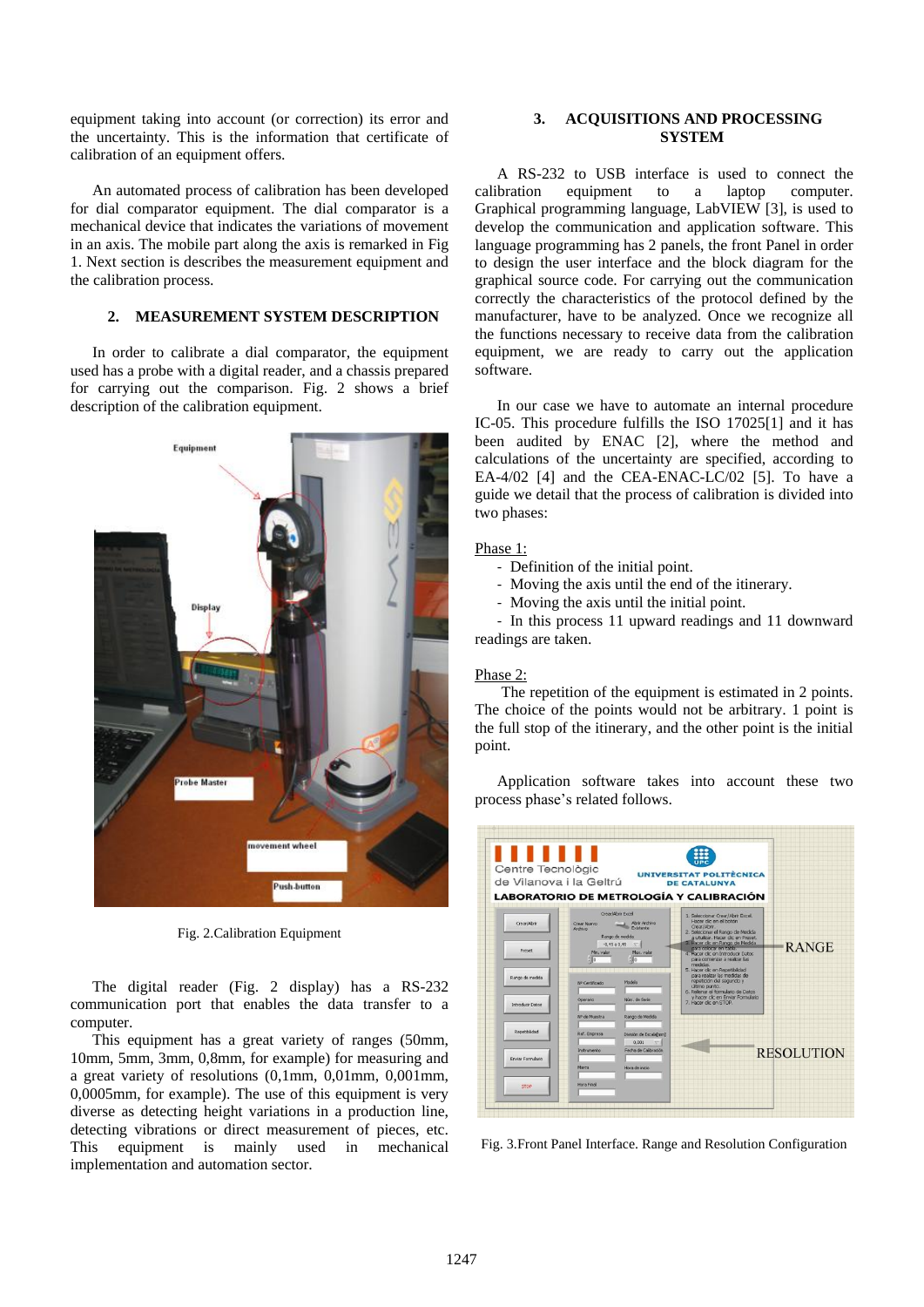**Phase 1**. The application software requests the range and resolution of the equipment under test (Fig. 3.). Then, the dial in the equipment has to include master as figure 2 shows. Now calibration process starts. Initially an Excel file is opened where all the data coming from the calibration instruments will be stored. This excel file includes the certificate of calibration.

Every time the calibration equipment push-button is pushed the application receives a measurement that is displayed and stored as in Fig. 4. This way we can change the direction along the axis. Both data are displayed in a front panel shown in Fig. 4.

| Medidas en Sentido Descendente.vi |  |
|-----------------------------------|--|
| Medida actual [mm]<br>0.9976      |  |
| Espera Pedal                      |  |
| Medidas [mm]                      |  |
| 9,9933                            |  |
| 8.9910                            |  |
| 7.9951                            |  |
| 6.9966                            |  |
| 5.9995                            |  |
| 5.0016                            |  |
| 4.0020                            |  |
| 3.0015                            |  |
| 1.9995                            |  |
| 0.9976                            |  |
|                                   |  |

**Phase 2.** In this phase the software indicates the points of repetition, and displayed.



Fig. 5.Front Panel Interface with calibration points

Next it will carry out the lay in the initial point, depending on the assigned range on the display. Fig. 5. shows the points chosen by the calibration.

Data is introduced by moving the mechanical support, through the moving wheel (Fig. 2.), to the nominal value monitored on the equipment display. Measurements are displayed as in Fig. 4.

Once the repetition of the 2 points is finished. The program will save all data in the Excel file. Calculations of all the necessary data for carrying out the certificate, the file only has to be stored and the calibration certificate is generated.

#### **4 RESULTS**

As a result we can see in figure 6 data exported from LabVIEW application software to the excel file used to elaborate the calibration certificate. The final result is a calibration certificate of the equipment.



Fig. 6.Calibration data for the calibration certificate

The uncertainly contributions are: the repeatability, device scale, master uncertainly, temperature variation. The uncertainty is then calculated with a fixed factor k though tstudent distribution. The confidence level is 95 %. To calculate the degrees of freedom Welch-Satterthwaite equation (1).

$$
\vartheta_{eff} = \frac{u^4}{\frac{u^4}{g_c}} \tag{1}
$$

Where  $\vartheta_s = n - 1$  and n is the measurement number. Then the factor k is taken from Table 1:

Table 1. Relation between  $\vartheta_{eff}$  and k factor.

|  |                                              |  | ንበ |  |
|--|----------------------------------------------|--|----|--|
|  | 87   2,65   2,52   2,28   2,13   2,05   2,00 |  |    |  |

The expanded uncertainly is calculated use (2):

$$
U = k \cdot u = k \cdot \sqrt{u_S^2 + u_E^2 + u_M^2 + u_T^2}
$$
 (2)